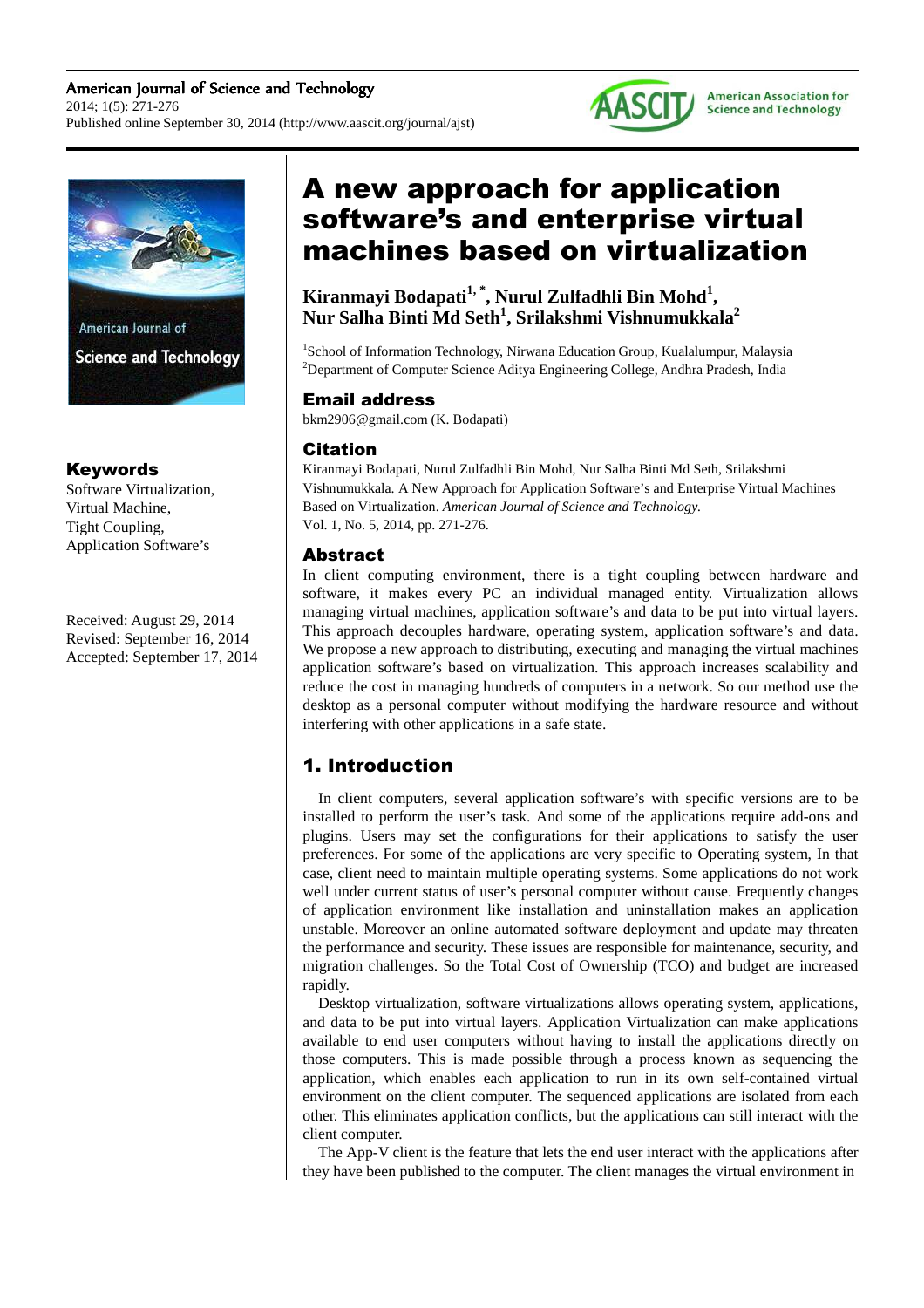which the virtualized applications run on each computer. After the client has been installed on a computer, the applications must be made available to the computer through a process known as publishing, which enables the end user to run the virtual applications. The publishing process copies the virtual application icons and shortcuts to the computer and also copies the package definition and file type association information to the computer. Publishing also makes the application package content available to the end user's computer.

# 2. Related Work

Software virtualization is also known as application virtualization. It allows applications and data to be put into virtual layers instead of being installed to the base file system and registry[l]. Application virtualization is an umbrella term that describes software technologies that improve portability, manageability and compatibility of applications by encapsulating them from the underlying operating system on which they are executed [7]. It allows applications to run in environments that do not suit the native application. It also improves security, by isolating applications from the operating system. To do that, software virtualization isolates the application from the various resources such as files, registry, and so on. At execution time, software virtualization installs an application at the virtual layer.

There are some vendor-specific implementations. VMware ThinApp[2], Software Virtualization Solution[3], AppStream[4], PortableApps[5], AutoIt[6] and Microsoft Application Virtualization[8] are examples of application virtualization.

Microsoft Application virtualization known as APP-V is a solution that generates a single execution file that is isolated from the OS. When a user runs this single execution file, it performs file and registry I/O by using application level virtualization. Software Virtualization Solution[3] allows the user to install an application without modifying the configuration. To do that, Software Virtualization Solution captures all changes made during installation of a particular application in what's called a Virtual Software Package. Symantec Workspace Streaming[4] as known as AppStream[4] adds a streaming function to the software virtualization function. It enables software to be executed during on-line transmission time.PortableApps[5] provides packaged software suitable for use on portable media, without leaving settings files on the host computer using NSIS script. NSIS script is a criptdriven Windows installation system with minimal overhead backed by Null soft. Autoit [6] is a freeware ASIC-like scripting language designed for automating the Windows OU! And general scripting. It uses a combination of simulated keystrokes, mouse movement and indow/control manipulation in order to automate tasks in away. VMware Thinapp known as thin install enables organizations to respond to the management challenge by providing the capability to make applications

available to end-user computers without having to install the applications directly on those computers.

Software management is one of the most time-consuming aspects of managing an enterprise network environment. As described above, there are various promising software virtualization technologies. Software virtualization technologies offer several new technologies to reduce the complexity of managing applications in enterprise environments. However, virtualized application has no rights to update itself manually; the user may have restrictions on the use of application.

# 3. Application Software's Based on Application Virtualization

Application Virtualization enables you to deploy, update, and support applications as services in real time, on an asneeded basis. When you use App-V, you transform individual applications from locally installed products into centrally managed services. Applications become available everywhere they need to be—no computer pre-configuration or changes to operating system settings are required. The follow fig:1 shows Microsoft Application Virtualization architecture.



*Fig. 1. Architecture of Microsoft Application Virtualization* 

### 3.1. Application Virtualization Management Server

The App-V Management Server both publishes and delivers sequenced applications on-demand to the App-V Desktop Client and the Remote Desktop Services Client. The App-V Management Server uses Microsoft SQL Server® for its data store, and one or more App-V Management servers can share a single SQL data store. The App-V Management Server authenticates requests and provides the security, metering, monitoring, and data gathering that you need. The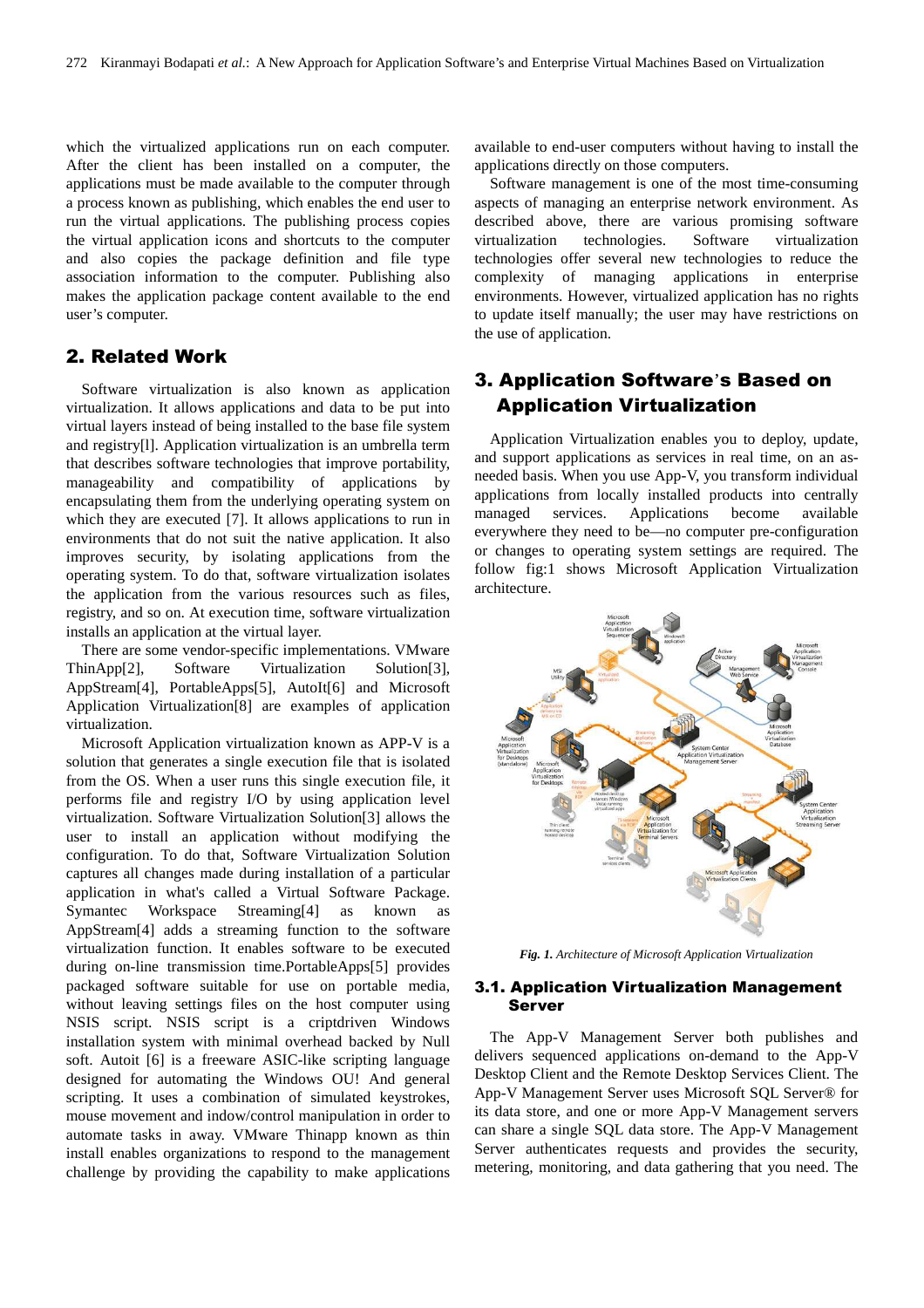server uses Active Directory and supporting tools to manage users and applications.

The App-V System also includes the App-V Management Console and Management Web Service. Administrators use the App-V Management Console to configure the App-V environment. Using the App-V Management Console, administrators can add and remove applications, change File Type Associations (FTAs), and assign access permissions and licenses to users and groups. The App-V Management Web Service is the communication conduit between the App-V Management Console and the SQL data store.

### 3.2. Application Virtualization Desktop Client

The App-V Windows Desktop Client automatically sets up and manages virtual environments for App-Vsequenced applicationsand publishes the applications to the user's desktop. The App-V Client stores user-specific virtual application settings in each user's profile—for example, registry and file changes. The following Fig: 2 shows the architecture of the APP-V Client.



*Fig. 2. APP-V Client architecture* 

#### 3.3. Application Virtualization Sequencer

The App-V Sequencer is a wizard-based tool that administrators use to transform traditional applications into virtual applications. The Sequencer produces the application "package," which consists of several files. These files include a sequenced application (.sft) file, one or more Open Software Description (.osd) application configuration files, one or more icon (.ico) files, a manifest xml file that can be used to distribute sequenced applications with electronic software delivery (ESD) systems, and a project (.sprj) file. Optionally, the Sequencer can generate a Windows Installer file (.msi) that can be deployed to clients configured for standalone operation. All files are stored in a shared content folder on the Management and/or Streaming Server and are used by the App-V Client to access and run sequenced applications.

### 3.4. Application Virtualization Streaming Server

This App-V Streaming Server has streaming capabilities, including active/package upgrade without the Active Directory or SQL Server requirements. However, it does not have a publishing service, or licensing or metering capabilities. The publishing service of the App-V Management Server is used in conjunction with the App-V Streaming Server, so the Management Server configures the application but the Streaming Server delivers it (usually in branch offices). The following Fig: 3 shows the architecture of streaming server.



*Fig. 3. Streaming server architecture* 

# 4. Enterprise Virtual Machines Based on Virtualization

When upgrading to a new version of Operating systems, enterprises must first inventory and test line of business applications on the new operating system and your organization may have some applications that are not yet officially supported by your vendor, or might not work at all despite all efforts.

This whole process—testing, fixing the application, upgrading to a new version that supports Windows 8, or finding an alternative application can be time-consuming. Meanwhile, users are unable to take advantage of the operating system's new capabilities and enhancements, and IT departments have to delay upgrade plans. Microsoft Enterprise Desktop Virtualization (MED-V) can help ease these challenges.

MED-V removes the barriers to Windows upgrades by resolving application incompatibility with Windows 8 and delivering applications in a Windows XP-based application compatibility workspace. Upgrades can proceed on schedule, and users can take advantage of the power of Windows 8 right away without losing access to applications they need while IT departments can remediate incompatible applications.

MED-V enables users to seamlessly start the legacy applications right from the Windows Start. Applications appear and operate as if they were installed on the desktop. They can even be pinned to the Windows 8 taskbar! In MED-V 2.0 legacy applications share seamless access to users' documents and network-available printers, and even USB devices such as flash storage or Smartcard readers.

MED-V is easy to deploy and manage. MED-V 2.0 integrates with existing management and deployment systems, such as System Center Configuration Manager, for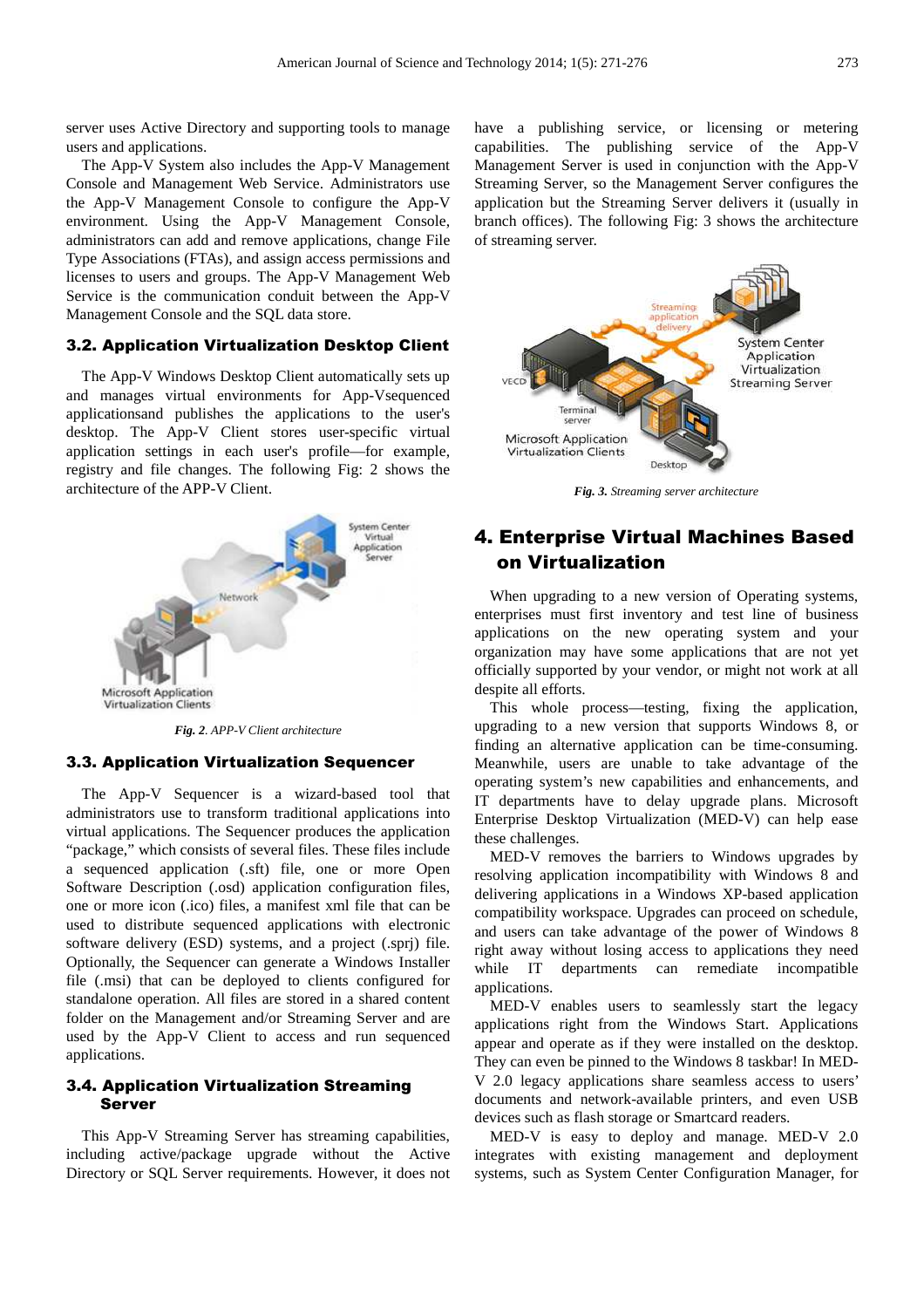easy, scalable, enterprise deployment. The following Fig: 4 shows the High level architecture of MED-V.



*Fig. 4. High level architecure of MED-V* 

### 4.1. Microsoft Enterprise Desktop Virtualization Design Process

The following decisions and activities that must occur in planning the design for Microsoft Enterprise Desktop Virtualization (MED-V). The four steps that follow represent the most critical design elements in a well-planned MED-V design.

The decision flow below provides a graphic overview of the steps involved in designing a MED-V infrastructure (Fig: 4.1)



*Fig. 4.1. Steps involved in designing a MED-V infrastructure*

- Step 1: Define the Project Scope
- Step 2: Determine the Number of MED-V Instances Required
- Step 3: Design the Server Infrastructure
- Step 4: Design the Image Repositories

Some of these items represent decisions that must be made. Where this is the case, a corresponding list of common response options will be presented. Other items in this list represent tasks that must be carried out. These types of items are addressed because their presence is significant in order to

complete the infrastructure design.

### 4.2. Enterprise VMs Management Server

The MED-V Management Console (Management.exe) allows you to manage the MED-V Client Policy, Image Distribution, and Reporting. The MED-V Management Console is bundled with the MED-V Client and can be installed with or without the MED-V Client.

The operating system requirements for the console align with the client requirements and this is what prevents the MED-V management console (the management.exe utility) from being installed on a server-based operating system.

I am often asked why this is the case. The philosophy behind this is the fact that MED-V revolves around the lifecycle management of desktop virtualization and application publishing (through desktop virtualization). The images and policies are configured and tested from the host environment the majority of the time.Since the tools leverage the packaging of images and the testing and designation of test images (importing, tweaking, etc.) it makes more sense to align it with the client so a MED-V Administrator can:

- 1. Prepare the VPC Image
- 2. Import the Image and test it against a policy
- 3. Pack and upload/import an image

All this is occurring while working on the same host computer (Fig: 4.2)



*Fig. 4.2. Architecture of Enterprise VMs Management Server on same host computer*

### 4.3. Enterprise VMs Desktop Client

The MED-V client requires authentication to ensure that only authorized users access the MED-V virtual images. This verification is performed against the management server, which queries Active Directory for user and group information. Therefore, the management server must be part of the domain to which the user is trying to authenticate.

MED-V leverages Active Directory security policies. When an account is disabled or locked in Active Directory (for instance, if the user typed a wrong password three times), the user is not allowed to start the MED-V workspace. In addition, if the password is about to expire, the user is offered to change the password before completing the MED-V authentication.

Once the authentication process is complete, the MED-V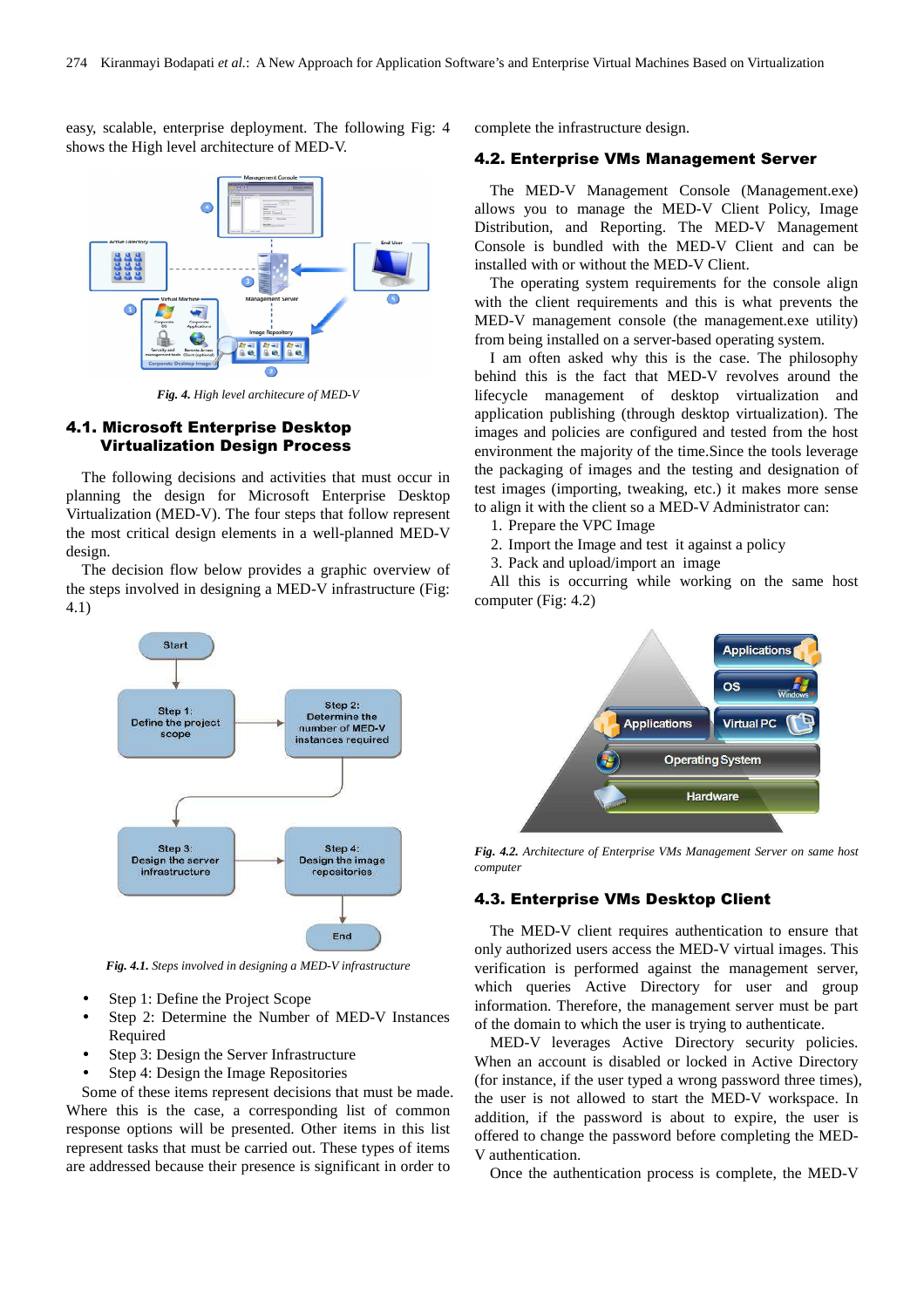client queries the MED-V management server for the most recent policies and settings. This action ensures that the endpoint is using the most updated MED-V workspaces and allows administrators to control and monitor active users, as described in following sections.

The domain credentials used for authenticating the MED-V client are also used to login to the Windows instance inside the virtual machine, so that the user is not required to type the domain credentials twice. The user may choose to save the credentials for future sessions of the same user, so that they are automatically used by MED-V client the next time the user attempts to start a MED-V workspace. Note that the user is required to authenticate by the MED-V client, even if the host and the guest operating system use the same credentials.

When the virtual machine is running in a MED-V session, it is locked after a predefined idle time or when the physical device enters hibernation or sleep mode. The authenticated user is required to type his password to unlock the virtual machine and continue working.

MED-V uses Microsoft Virtual PC to run a virtual machine locally on the endpoint. The MED-V client controls all aspects of virtual machine management, including retrieving or updating a virtual image, customizing the virtual machine for the specific user or device, initiating, suspending or terminating a virtual machine session, and monitoring the virtualization engine for malfunctions (watchdog). End users remain unaware that a virtual machine is running in the background.

The MED-V client can be configured to take a snapshot of the virtual machine (similar to a laptop sleep mode) at the end of each work session or when the user logs off the host workstation. This reduces the time required for re-initiating the virtual machine.

When a virtual machine is suspended, and a different, authorized user attempts to use it, the virtual machine shuts down first (pending user confirmation). The existing session is lost, similar to Windows behavior when an authorized user attempts to access a locked device (Fig: 4.3).



*Fig. 4.3. Architecture of virtual machine when an authorized user attempts to use a locked device* 

# 5. Conclusions

In this paper, we proposed new approach for distribution, execution and management of the virtual machines and application softwares, data based on virtualization. Virtualization allows VMs , Application software's and data into virtual layers. This decouples the hardware software and data. There are some vendor-specific implementations of software virtualization. Previous techniques have no rights to update themselves; the user may have restrictions on the use of application. Our proposed method, customized application, has a well-informed area to allow the user to write some data at a specific folder and to restore the initial state of customized application. We define customized application and show the architecture of it. Customized application is a single execution file that is made of application execution logic and application repository. Customized application generates the virtual boundary of application to separate and isolate the hardware resources at the execution time. Unlikely general Windows's application, customized application calls the system libraries through system library filter and guarantees the secured call proposed method was very helpful because it made applications runeven when they couldn't run because of older versions or other software that was denying the software to run easily.

### Acknowledgments

This work was supported by NIRWANA EDUCATION GROUP. And implemented the Microsoft APP-V and MED-V products in their laboratory.

### References

- [1] http://en.wikipediaorg/wiki/Software\_Virtualization \_Solution
- [2] VMware ThinApp, http://www.thinstall.com/
- [3] Software Virtualization Solution,
- [4] http://www.altiris.com/Products/SoftwareVirtualizationSolutio n.aspx
- [5] AppStrearn, http://www.appstrearn.com
- [6] PortableApps, http://portableapps.com/
- [7] AutoIt V3, http://www.autoitscript.com/
- [8] http://en.wikipedia.org/wiki/Application\_virtualization
- [9] http:/www.microsoft.com/ipd
- [10] Won-Hyuk Choi, Won-Young Kim, Ji-Hoon Choi, Wan Choi, "A Design and Implementation of Application virtualization method using virtual supporting system and Copy-on-Write Scheme", Conference of Korean Contents Association, 2007.
- [11] Won Hyuk Choi, Won-Young Kim, Wan Choi , " Design and Implementation of Portable software converting method using Software installation information extraction tool and AutoIt Script", Conference of Korean Society for Internet Information , 2008.
- [12] WonHyuk Choi, Won-Young Kim, Sung-Jin Hur , "A Method of SW Installation and Execution Information Extraction using Virtual Execution Handler and Multiple Virtual Execution Environments on Dirty PC Environment," 1st International Conference on Internet (ICONI) 2009.